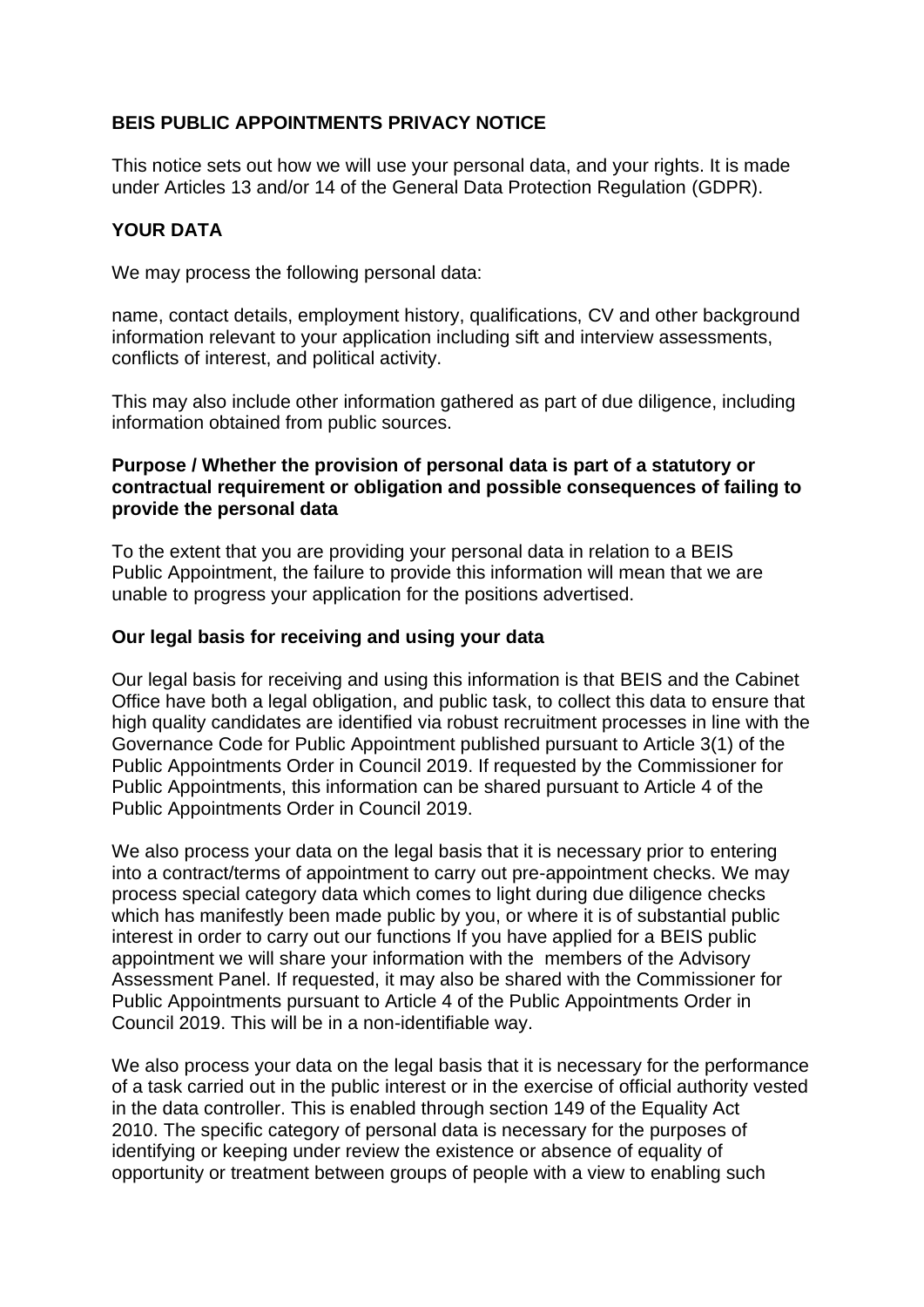equality to be promoted or maintained. It is not carried out for the purposes of measures or decisions with respect to your application for a government public appointment. You can choose not to declare this data.

Special category data is personal data revealing racial or ethnic origin, political opinions, religious or philosophical beliefs, or trade union membership, and the processing of genetic data, biometric data for the purpose of uniquely identifying a natural person, data concerning health or data concerning a natural person's sex life or sexual orientation.

Our legal basis for processing this information is documented above.

### **Recipients**

If you apply or have been considered for a UK Government public appointment Information you supply to BEIS as part of your application for a UK Government Public Appointment may be shared with Cabinet Office.

Diversity data which may include age, gender, ethnicity, sexual orientation, recorded disability, faith and geographical location, principal employment sector, number of government public appointments held, and declarable political activity may be held in a non-identifiable form for up to 5 years. This information may be shared with OCPA, your name will not be included. This data may be published in summary form.

This data is shared with Cabinet Office IT suppliers in order to securely collect and store the data. Contractual obligations in line with data protection law are placed on our data processors to guard against loss of your data and require them to take all reasonable steps to treat your data reliably and with integrity.

### **Retention period**

Applicant data will be collected on behalf of the Office of the Commissioner for Public Appointments (OCPA) via a secure section of the HM Government Public Appointments website. BEIS may store your name, a summary of biographical details you shared and the outcome of your application for up to 3 years.

Diversity data which may include age, gender, ethnicity, sexual orientation, recorded disability, faith and geographical location, principal employment sector, number of government public appointments held, and declarable political activity may be held for up to 3 years. This information may be shared with OCPA in a nonidentifiable format, your name will not be included. This data may be published in summary form.

The record of the sift and interviews will be held by BEIS for the duration of the post.

This data is shared with Cabinet Office IT suppliers in order to securely collect and store the data. Contractual obligations in line with data protection law are placed on our data processors to guard against loss of your data and require them to take all reasonable steps to treat your data reliably and with integrity.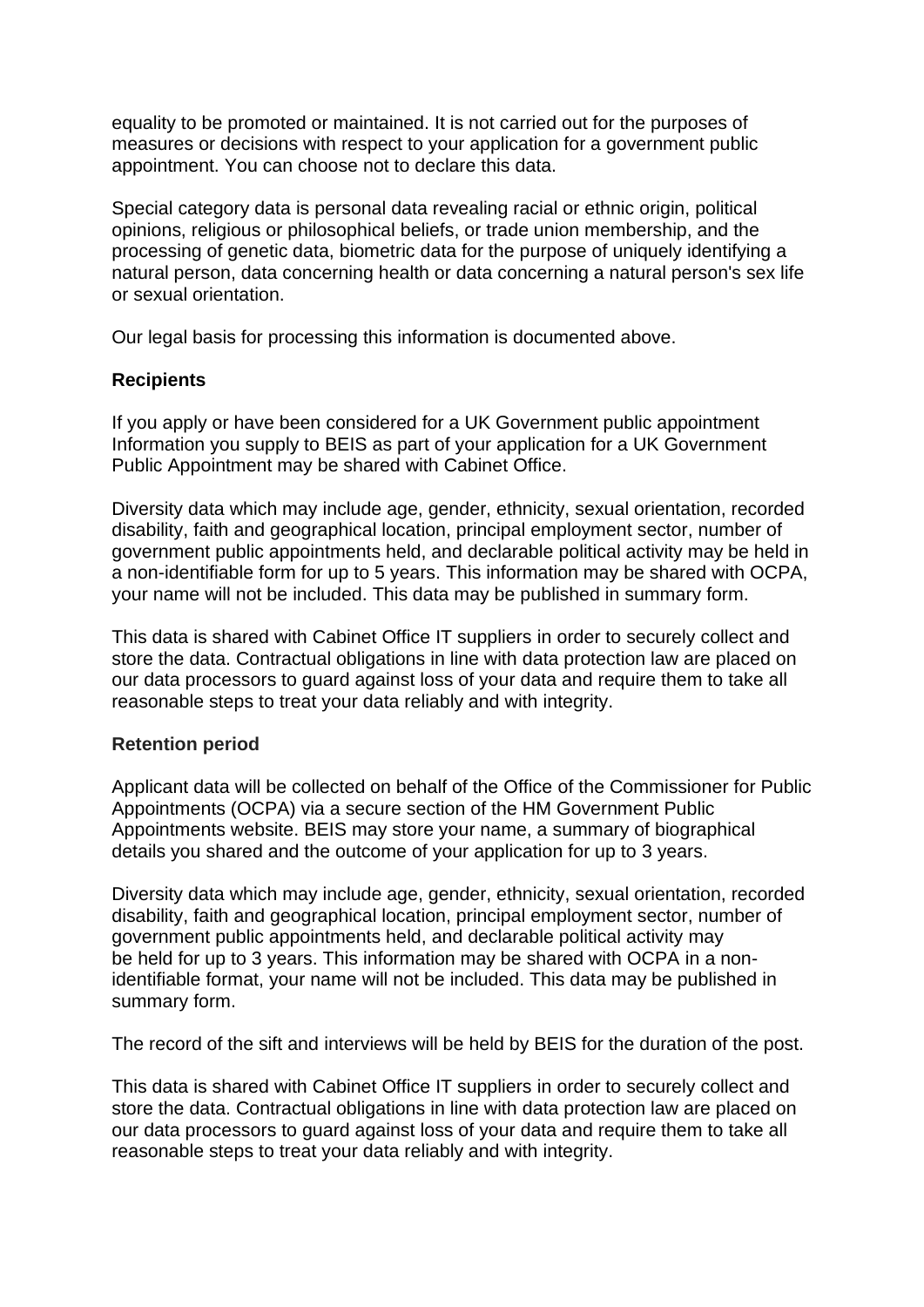# **Your rights**

You have the right to request information about how your personal data are processed, and to request a copy of that personal data.

You have the right to request that any inaccuracies in your personal data are rectified without delay.

You have the right to request that any incomplete personal data are completed, including by means of a supplementary statement.

You have the right to request that your personal data are erased if there is no longer a justification for them to be processed.

You have the right in certain circumstances (for example, where accuracy is contested) to request that the processing of your personal data is restricted.

You have the right to object to the processing of your personal data where it is processed for direct marketing purposes.

You have the right to object to the processing of your personal data where the processing is necessary for the performance of a task carried out in the public interest or in the exercise of official authority vested in the data controller, such as the exercise of a function of the Crown, a Minister of the Crown, or a government department; the exercise of a function conferred on a person by an enactment; the exercise of a function of either House of Parliament; or the administration of justice.

### **Automated decision making**

The existence of automated decision making, including profiling and information about how decisions are made, the significance and the consequences. The provision of the information you provide is not connected with individual decision making (making a decision solely by automated means without any human involvement) or profiling (automated processing of personal data to evaluate certain things about an individual.

### **International transfers**

As your personal data will be stored on our IT infrastructure, and shared with our data processors, it may be transferred and stored securely outside the European Union. Where that is the case it will be subject to equivalent legal protection through the use of Model Contract Clauses or the Privacy Shield scheme.

### **Complaints**

If you consider that your personal data has been misused or mishandled, you may make a complaint to the Information Commissioner, who is an independent regulator. The Information Commissioner can be contacted at:

Information Commissioner's Office Wycliffe House